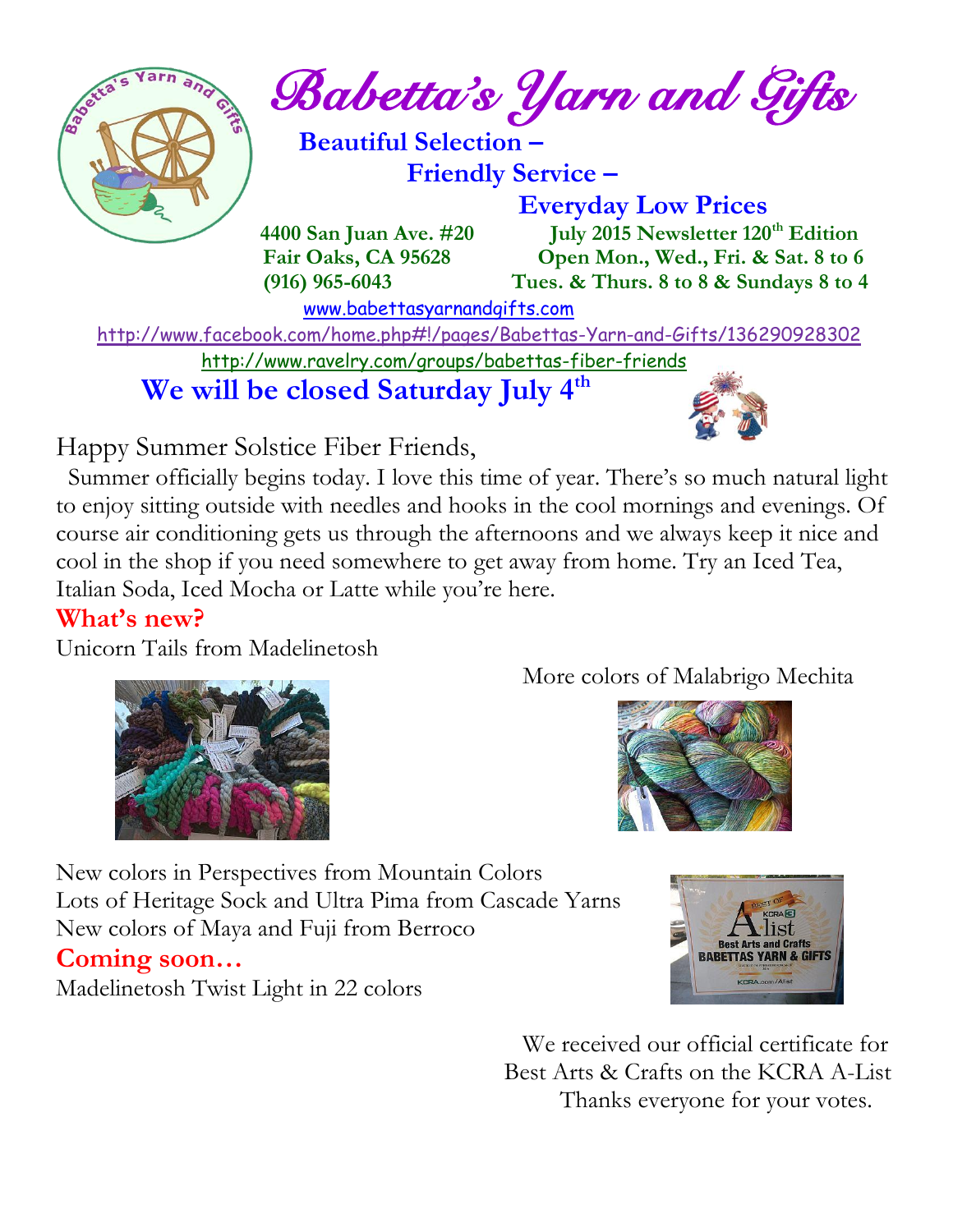

Knit Purl Hunter is presenting a new KAL in July Unleashed Mittens will be made with Simpiworsted by Hikoo Babetta's will be introducing Simpliworsted in 20 colors this coming week. Here's the link for more info **[http://knitpurlhunter.com](http://knitpurlhunter.com/)**



Don't forget about our ongoing **"Food Drive"** Bring a non-perishable food item on your next visit and you'll be entered to win a \$25 Babetta's Gift certificate. Drawing takes place the last day of every month. These items are distributed in our own community to those in need.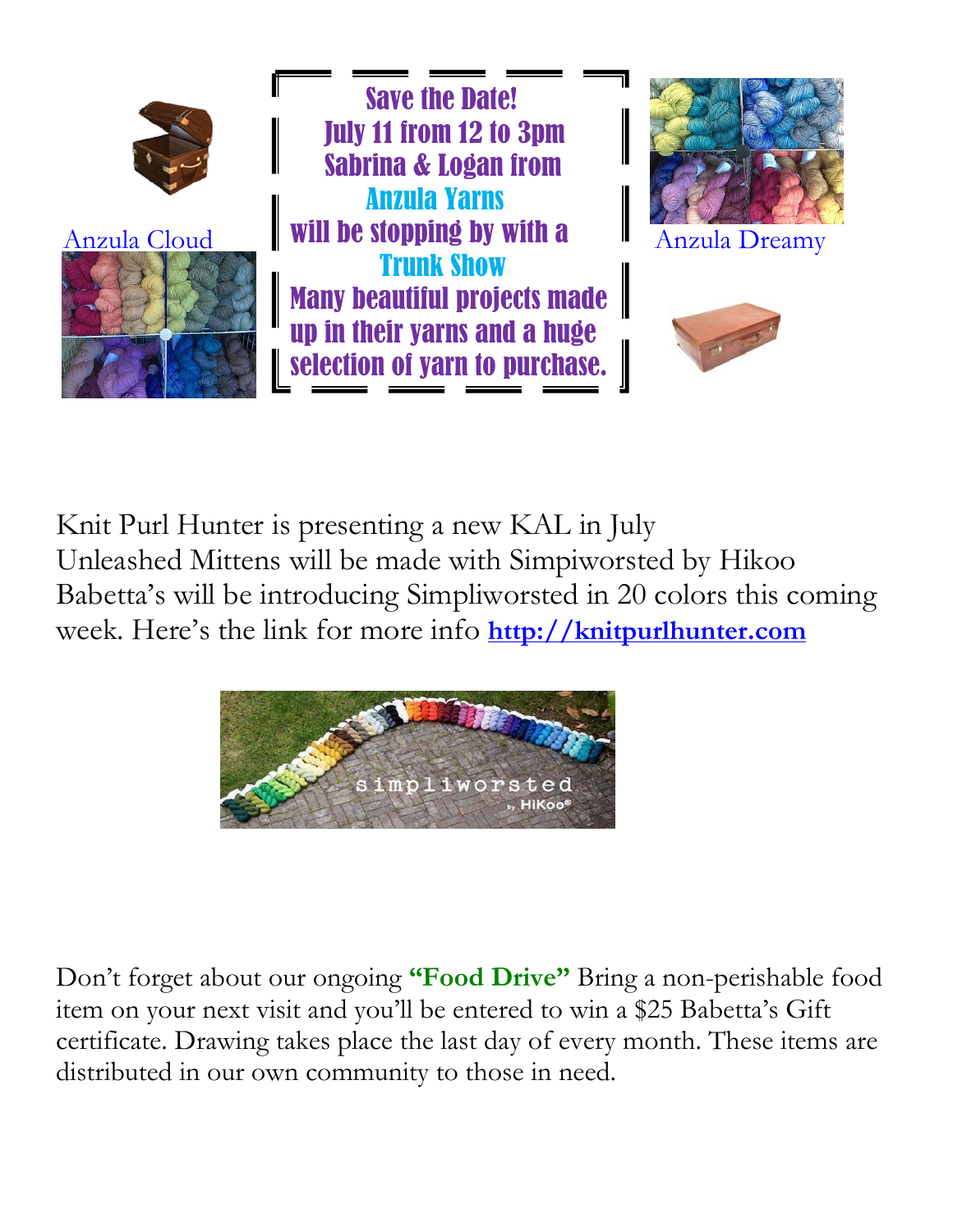## **New idea…Great name**



 **Twiddle Muffs!**

 Thanks to a few of our Fiber Friends in Eldorado Hills I have been introduced to what I find a brilliant idea...Twiddlemuffs!

 Twiddlemuffs are a sensory tool for Dementia and Alzheimer's patients. There are some manufactured ones but I believe the knitted and crocheted versions would be more effective. My thought is that this is a wonderful idea for all you charity knitters and crocheters out there. You could use up all your odds and ends. I will be putting together some free grab bags of textured yarns for those of you that want to join in the fun. I have found a facility to take these items so you can drop them off here when you're done. Here are the links to knitted and crocheted muffs.

[http://www.ravelry.com/patterns/library/t](http://www.ravelry.com/patterns/library/twiddlemuff) [widdlemuff](http://www.ravelry.com/patterns/library/twiddlemuff)

[http://www.ravelry.com/patterns/library/cr](http://www.ravelry.com/patterns/library/crocheted-twiddle-muff) [ocheted-twiddle-muff](http://www.ravelry.com/patterns/library/crocheted-twiddle-muff)

## **Workshop in July**

**Yarn dyeing with Gustine July 18th from 9am to 11am Hand paint your own skein of superwash worsted merino while learning about various techniques for creating your very own colorways. Registration \$55 All materials included.**

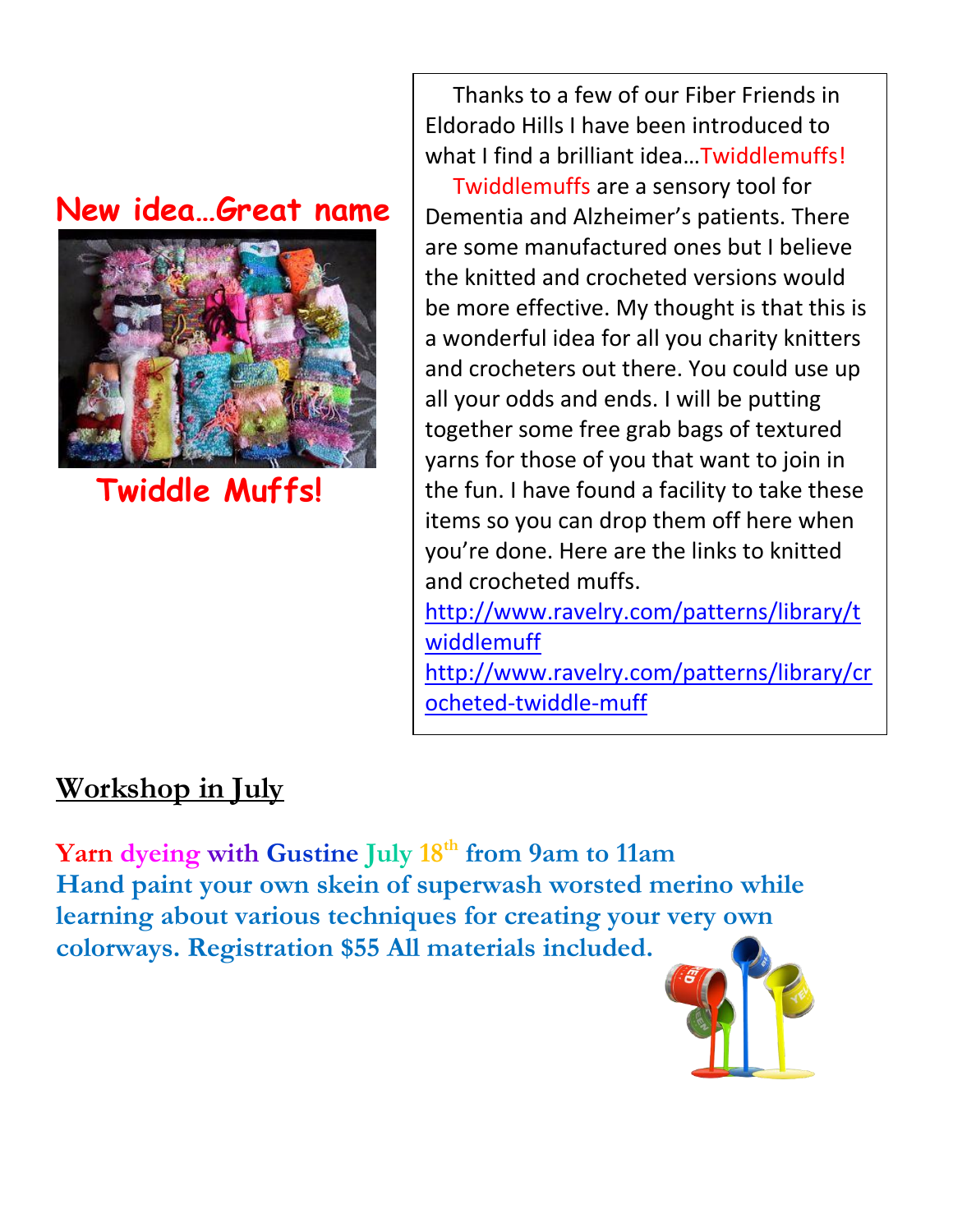# **Classes for July 2015 at Babetta's 916-965-6043**

 *In our project classes you can learn to knit anything from scarves to socks to felted purses to lace shawls to hats to sweaters. Pick your project and join in the fun. Our knitters inspire each other to try new things by sharing ideas and showing off their latest creation. Sign up for one of our classes and you will receive a coupon for 10% off.*

 **Pre-registration is required as class sizes are limited. Please choose your dates carefully. Because of scheduling conflicts and complications, make-up classes will only be allowed under special circumstances and individual consideration.**

#### **Tuesdays July 7, 14 & 21**

Knitting Project 10am – 11:30am fee \$50 Knitting Project 6pm – 7:30pm fee \$50

**Wednesdays July 8, 15 & 22**

Knitting Project 1pm – 2:30pm fee \$50 Knitting Project 3:30pm- 5pm fee \$50

**Thursday July 9, 16 & 22** Knitting Project 6pm – 7:30pm fee \$50 Knitting Project 10am – 11:30am fee \$50 **Saturdays July 11, 18 & 25** Knitting Project 4pm – 5:30pm fee \$50.

### **Charity Knitting Group**

**Private Lessons** 

Knitting or Crochet \$20 an hour Group Knitting or Crochet Private lessons \$15 an hour per person. Spinning or weaving \$25 an hour Group rates are \$20 an hour per person. 50% deposit required when scheduling. Cancellations with less than 24 hour notice will forfeit deposit with exceptions for emergencies. Other cancellations can be transferred to rescheduled lessons or store credit.

 How would you like to do some charity knitting/crocheting with a lovely group of people? **"The Purls of Fair Oaks"** meets the second Thursday and fourth Wed. of every month from 10am to noon here at **Babetta's.** This wonderful group of knitters makes newborn hats for local hospitals as well as other local charity groups. If you'd like to come join the group there's always room for more. This month's dates are July 9 & July 22. If you'd like to drop off any knitted or crocheted donation items you can do that at any time and I will pass them on.

**Alice's Embrace** has really grown since its inception. Read about this wonderful organization and how you can join in making gifts for those suffering with Alzheimer's. http://www.alicesembrace.com/